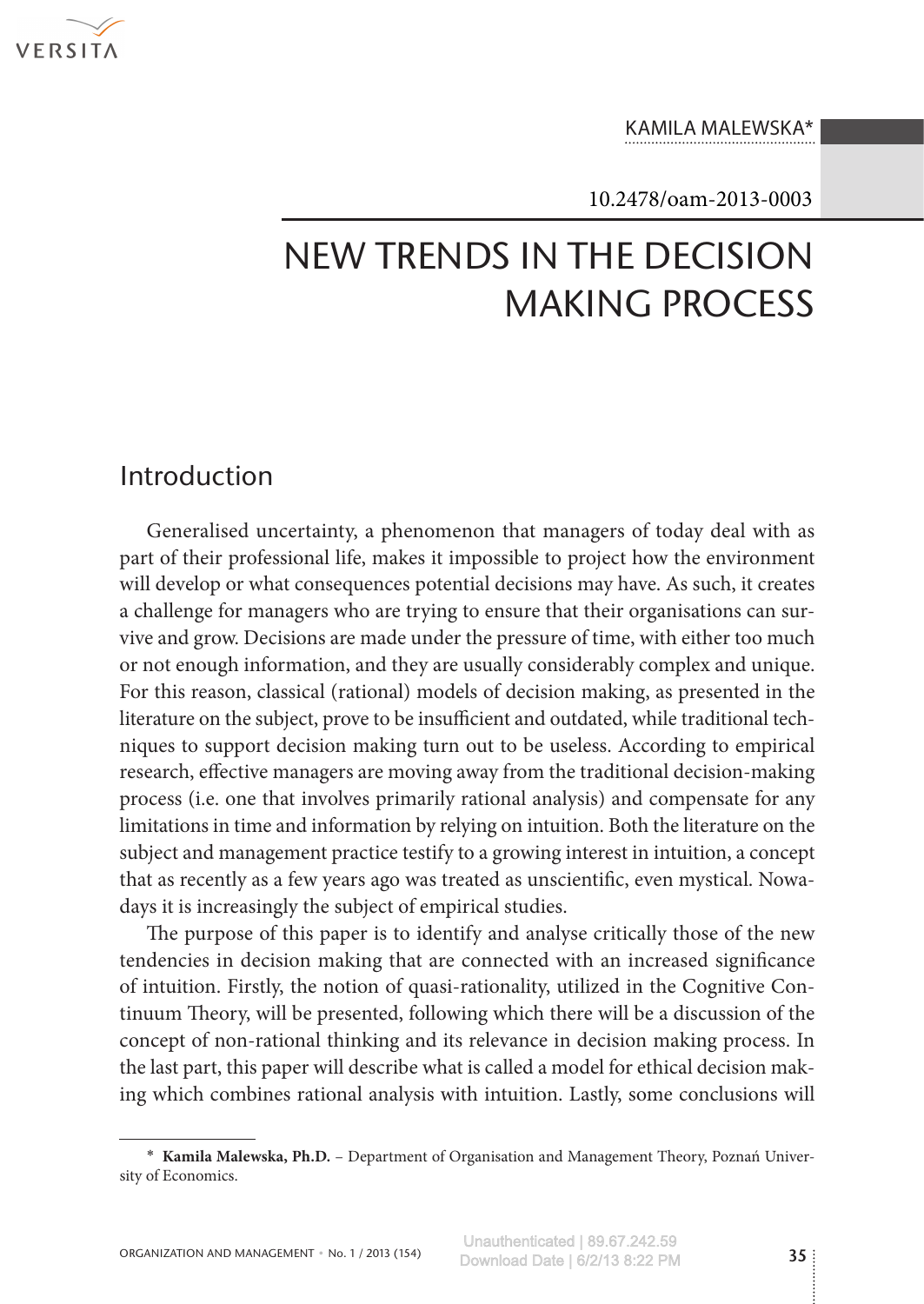be offered concerning future applications of intuition in decision making, and proposed directions for research.

## Intuition v. rational analysis in decision making

The Oxford Dictionary of English defines intuition as immediate apprehension by the mind without the intervention of reasoning. Intuition is an immediate process and as such is not perceived as a conscious process of reflective thinking. It is mistakenly identified with processes that are of solely subconscious nature. To understand the concept of intuition, one could try to consider it in combination with what is its opposite, i.e. reasoning. Ever more often, the literature on decision making refers to the so-called dual process of decision making which is a combination of the two contrastive ways of thinking and perceiving: rational analysis and intuition. Intuition is seen as a fast and high-capacity process that requires relatively small workload; reasoning, on the other hand, is a process that is time-consuming, reflective, goal-oriented and rather low-capacity. By applying intuition, managers can handle a large amount of information and processes in parallel. Even though they are unaware of how the process itself works, this does not mean that it only occurs outside of consciousness. Researchers link rational thinking and perception to the so-called working memory which is measured by the number of pieces of transitory information that are stored while performing a cognitive task. In contrast to reasoning, it is assumed that the use of intuition does not require any working memory to be em‑ ployed; as a result, intuitive cognition is fast and of high capacity and is less related to consciousness [4, pp. 313–314].

Recent years have witnessed a growing interest in the concept of intuition among both theoreticians and management practitioners. Following the initial elation, a time has come for reflection and critical analysis of intuition as a kind of thinking. More and more authors have been suggesting that thinking, perceiving and decision making must be informed by both intuition and rational analysis in order to make the decision-making process more effective. The Cognitive Continuum Theory posits that cognition lies in a continuum anchored by pure intuition at one end and rational analysis at the other, with all possible combinations of intuition and analysis termed as quasi-rationality. According to specialists in the area of decision making, the majority of our cognitive acts, including decision making, are quasi-rational in character. How much of the mix is rational analysis and how much is intuition changes depending on the decisional context, i.e. depending on how complex a problem is, how much information is available and how much time there is to make a decision. The combination of intuition and analysis may vary over the course of time a specific decision is being made in, depending on the characteristics of the task to be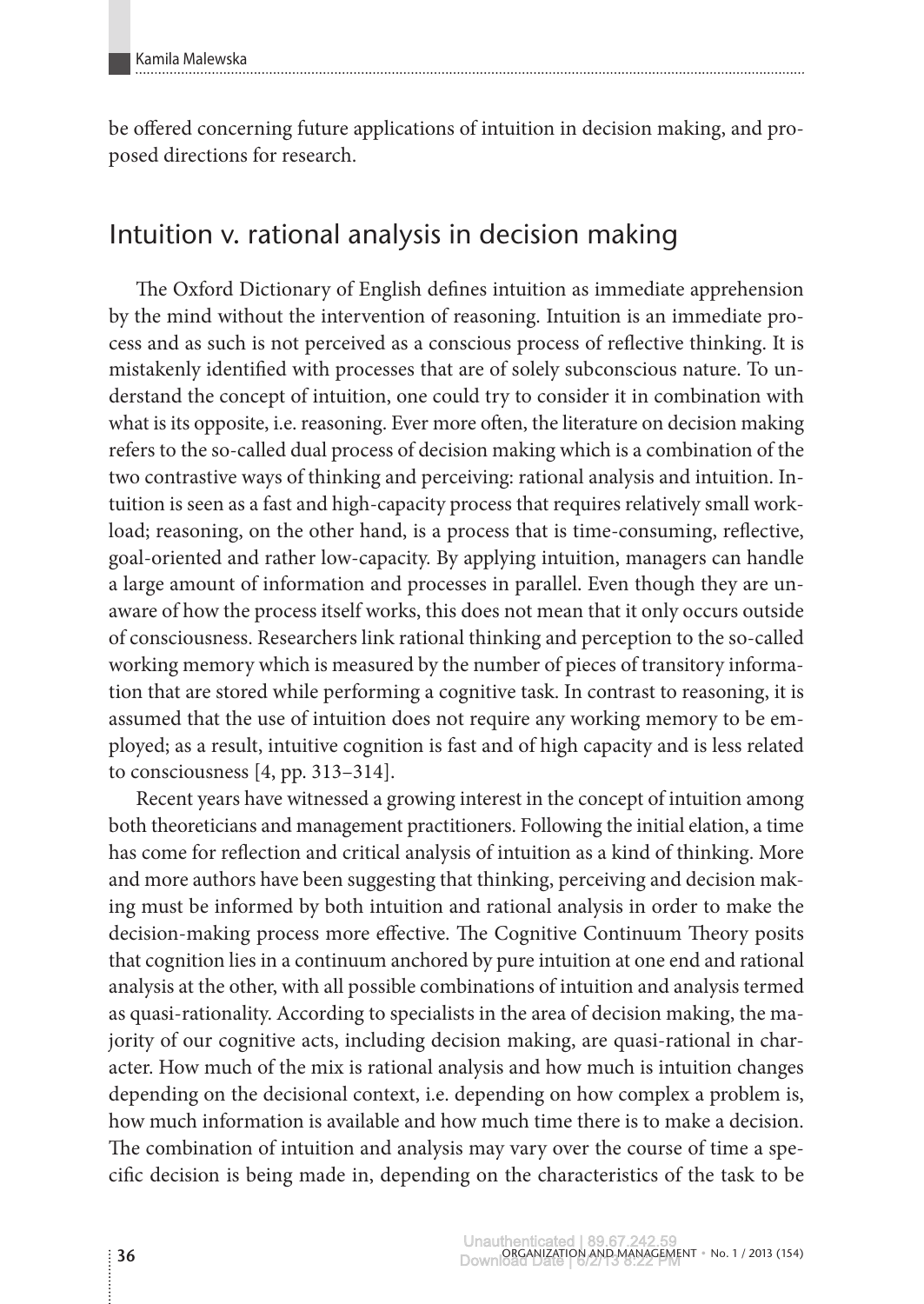performed and available information. That is why the specific attributes of intuition and analysis that are linked to judgment and decision making will always depend on the current location along the cognitive continuum. The permanent changeability of combinations of analysis and intuition and, in consequence, the changing attributes of cognition make the decision-making process ever more complex. The dynamic nature of quasi-rationality makes it very difficult to measure and analyse. Quasi-rationality represents rationality in its focus on adaptiveness and, because of this, is a positive form of cognition. The "quasi" – part of the term denotes the process which is imperfect in terms of the logic involved, lacking up-to-date knowledge because the decision-maker is either forced to rely upon unreliable information or fails to make a necessary effort to carry out a rational analysis. Even though the existence of the quasi-rational process of cognition is hard to prove empirically, it cannot be dismissed as the outcome of irrational and emotional cognition. The dualprocess models, a subject of extensive discussion in the literature on the subject, are proof that the assumption of quasi-rationality is justified. Quasi-rationality provides a compromise between competing opinions of individual members of a decisionmaking team [5, pp. 327–337].

Empirical research shows that, in their professional practice, managers rarely re‑ sort to complex decision-making models as postulated in the literature on the subject. These models, whether quantitative or qualitative, are used to enhance the expert studies conducted. What is relied on in the decision-making process, including especially the stage at which alternative variants are developed and final choices are made, are intuition, experience, imagination and management of emotions. According to A. Burciu and C. Haperciuc, efficient decision making requires certain skills and abilities spanning conscious and unconscious thinking and reasoning (what they call non-rational thinking or second bounded rationality) [2, p. 155].

Two kinds of human thinking can be distinguished: rational and non-rational. Thinking and behaviour are considered rational if they take account of socially accumulated values (rationality at the social level). Rationality, on the other hand, is de‑ fined as a set of aptitudes (skills) whereby a course of action can be identified that will allow us to achieve a goal. Non-rational thinking can be understood as an extension of rational thinking, i.e. an ability to mix thinking into patterns related to logic structures in order to reach an objective. Non-rational thinking and actions do not mean that logical thinking is not applied. What they do mean is that thinking is informed by principles that deviate from classical, rational reasoning.

Intuition, imagination and management of emotions are based on a person's accumulated experience. Experience, in turn, is a combination of explicit and implicit (or tacit) knowledge that a person has gathered. It is defined as a set of skills and abilities that an individual accumulates while formally and informally learning through practice and observation.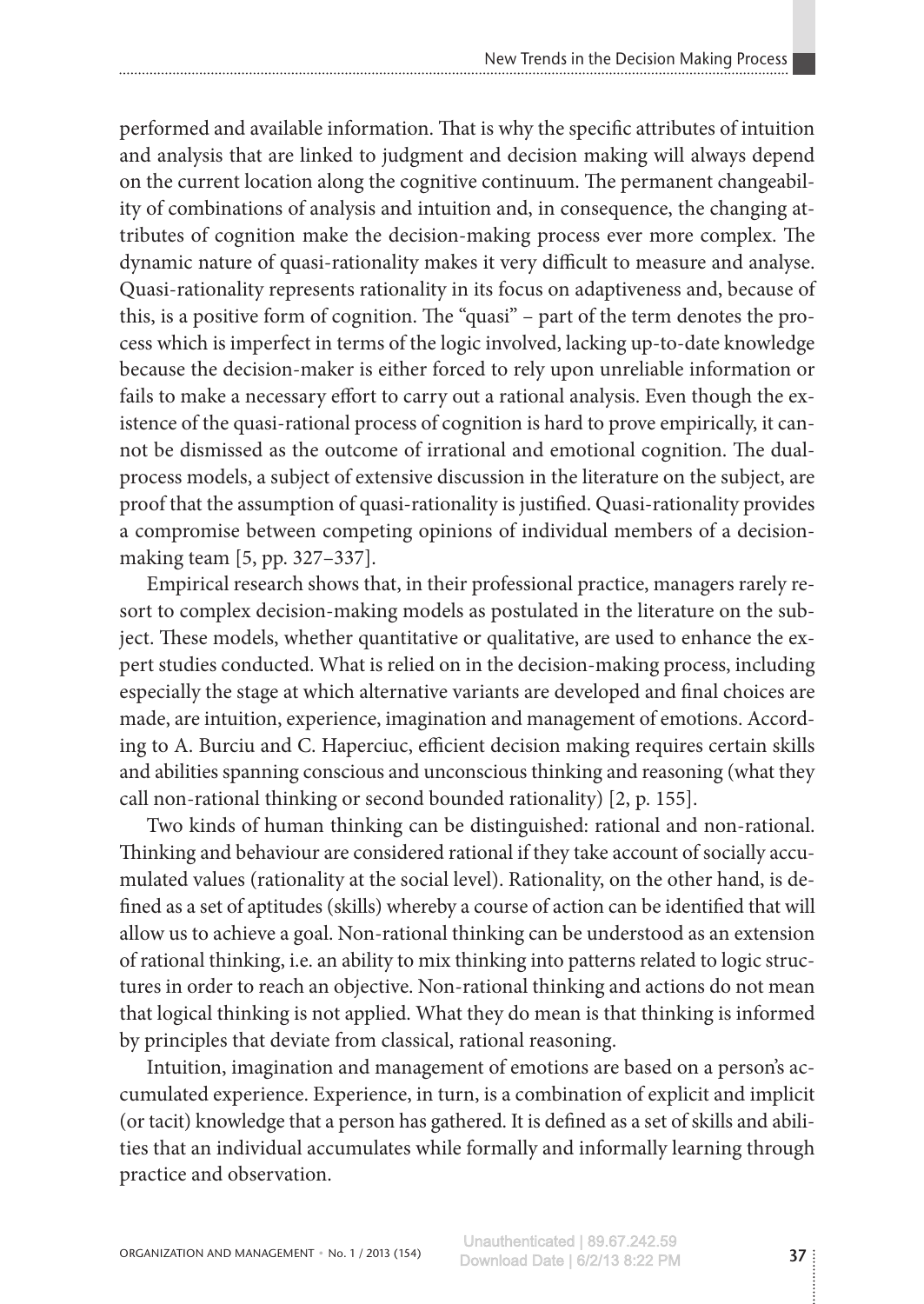Some authors believe that intuition is a form of rationality rather than its opposite. It reflects the person's ability to identify a solution deriving from his or her unique experience and a combination of such a person's explicit and tacit knowledge. Primarily, intuition is used for strategic decisions. Rather than being an irrational process, it is based on a deep understanding of a problem situation. Intuition is a complex phenomenon drawing upon experience and the store of knowledge that are primar‑ ily rooted in the subconscious [6].

Imagination is defined as the capacity to create new ideas based on knowledge accumulated in the past. It is developed through practice and by iteration. As a trait of the human mind, it is similar to intuition. In its turn, management of emotions is a similar concept to both intuition and imagination. It is assumed that it can be improved and, as demonstrated by neurobiological research, it is directly connected with the working mechanism of the brain.



Figure 1. Components of non-rational thinking

Source: [2, p. 156].

Knowledge can be divided into two categories: explicit and tacit. Explicit knowl– edge is stored in the conscious and is the result of learning. Accumulation of explicit knowledge results in the so-called mediated experience. Explicit knowledge may be accumulated as books, encyclopaedias, databases, and innovations both on sociological and technical levels. Explicit knowledge cannot be monopolised: it spreads rapidly in organisations and continuously evolves with the accumulated experience of the organisation's members. Tacit knowledge, on the other hand, derives directly from a given person's experience and is primarily stored in the subconscious; for this latter reason, it is harder to quantify.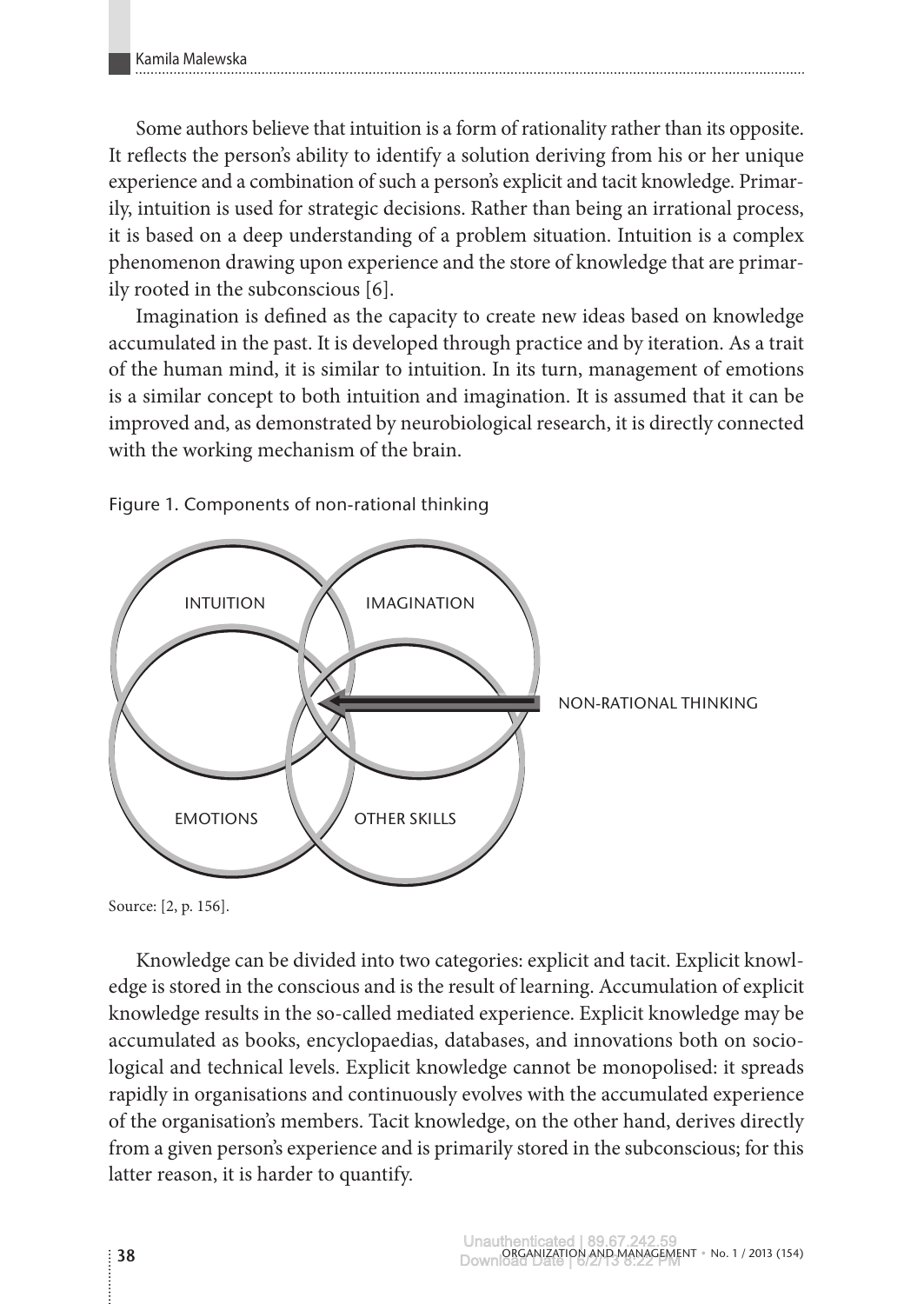Figure 2. Structure of knowledge sources



In an attempt to localize non-rational thinking as part of the conscious and unconscious, the authors have placed it at the boundary between those two states of mind. Notably, non-rational thinking is related solely to the area of qualitative mind (non-linear, flexible and very hard to quantify).



Figure 3. Localisation of non-rational thinking between conscious and unconscious

Source: [2, p. 157].

The literature on the subject makes a distinction between rational thinking and the application of intuition. The distinction cannot be made with precision with respect to the decision-making process because, to a considerable extent, reasoning is based on the decision maker's experience and knowledge and, in the course of the mental processes involved, relates to emotions, intuition and imagination.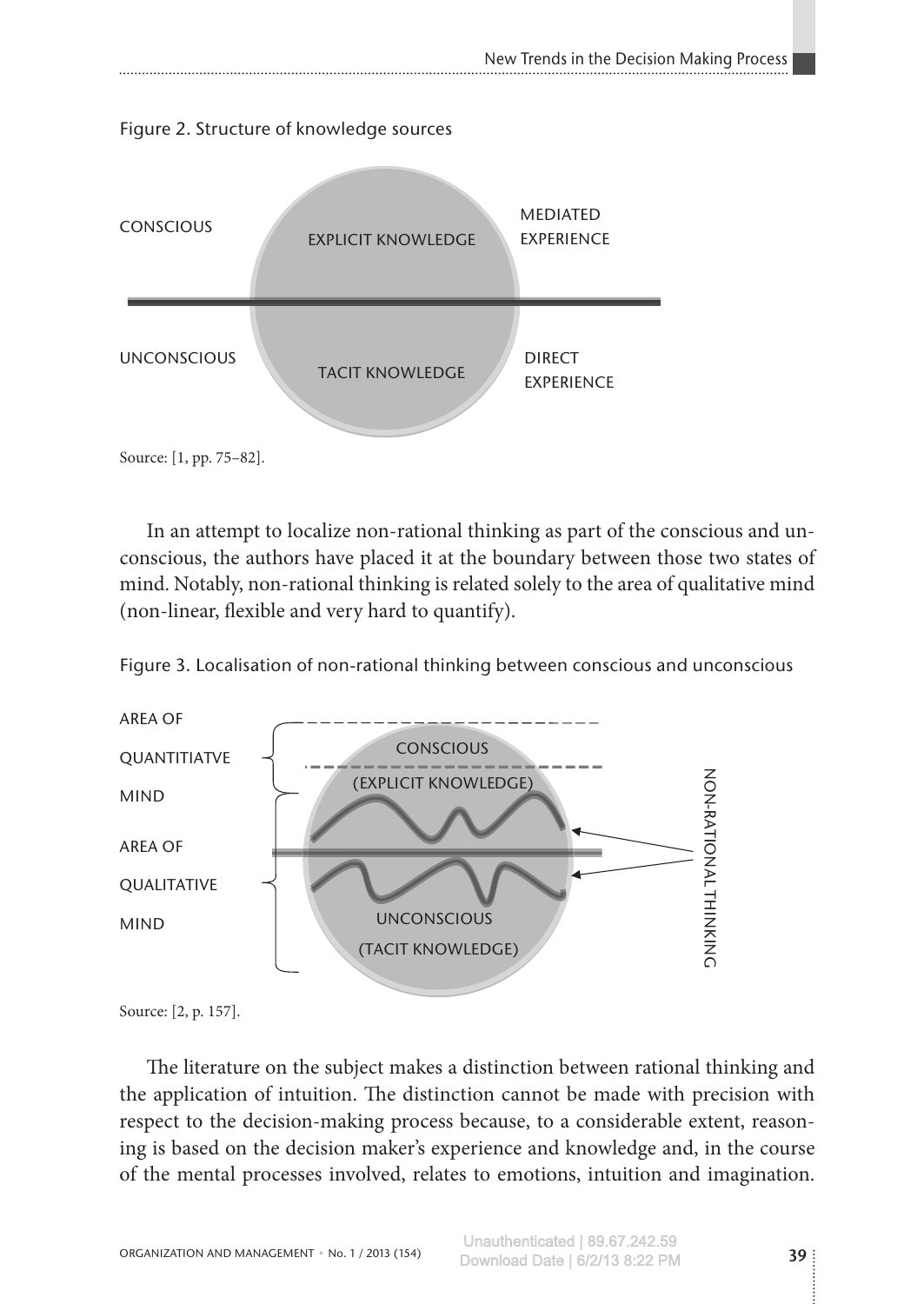Accordingly, it can be said that the logical-rational structure of any effective decisionmaking process is enhanced by a mixture of experience, imagination, intuition and emotions (all of them being components of non-rational thinking). It is believed that the proportions of the rational and the non-rational in this mixture depend on the decision maker's personality and the type of the problem and the decisional situation involved. We could therefore assume that the manger may apply different com‑ binations of the rational and the non-rational thinking when dealing with different decisional situations.

The literature on the subject offers the following guidelines for efficient decision making [3]:

- group-based decision making increases the efficiency of the entire process,
- decisions should stem from conflicting opinions of team members and not by consensus,
- efficient decisions require that non-traditional approaches are used, unorthodox questions are asked, and solutions are accepted that are not always logical.

When looking at these guidelines, an observation is may be made that more effective decision making boils down to adding non-rational thinking components (such as intuition, emotions, and imagination) to the rational way of cognition. The traditional model of decision making involves stages which, more than others, require application of non-rational thinking. These are: identifying a decisional problem and choosing a decision from among a large number of alternative solutions. For these stages to proceed correctly, all available sources of information should be tapped into, including intuition, imaginations or emotions.

To recapitulate, managers who strive to ensure a more efficient decision-making process should add the non-rational element to their rational thinking, draw on the conscious and the unconscious, and tap into both explicit and tacit knowledge. Now, turning to the notions of bounded and "double" bounded rationality, we will observe that:

- bounded rationality is primarily the result of organizational rules, insufficient re– sources, time pressure and lack of necessary information;
- $\blacksquare$ , double" bounded rationality is the result of the managers' thinking mechanisms (mixture of the rational and non-rational in their thinking).

Decision making which combines rational analysis with intuition is also postulated by J. Woiceshyn, the author of a model for ethical decision making in which interplay between intuition and analysis is facilitated by certain moral principles that are formulated, relied on and applied in order to achieve a long-term success [9, pp. 311–323]. Ethical decisions in business involve many transactions and relationships with shareholders, employees, suppliers, and customers. A model for ethical decision was created on the basis of an empirical study the focus of which was strategic decision making by effective executives. The executives in the study employed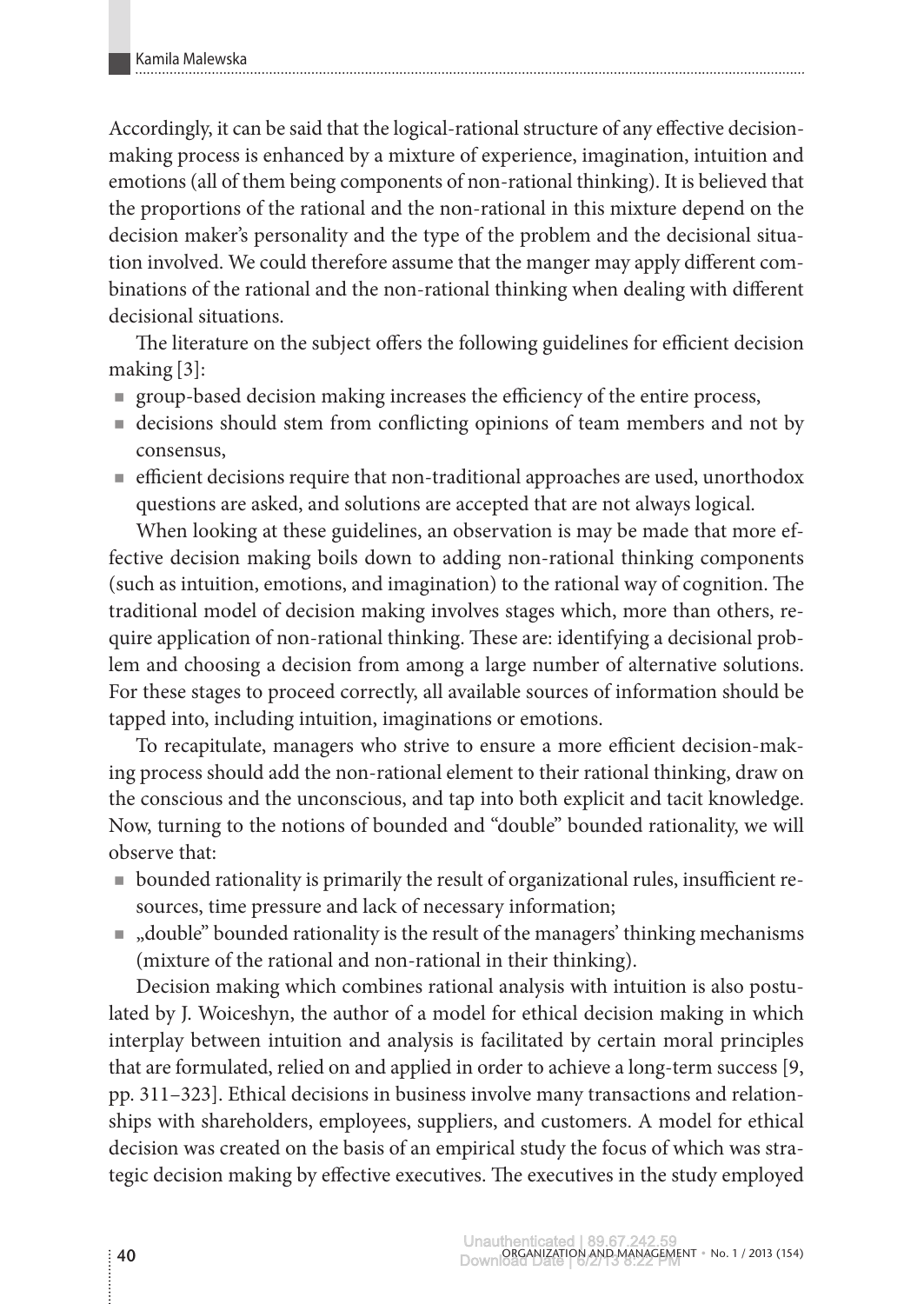the so-called dual process involving reasoning and intuition. The crucial elements of the process included "integration by essentials'', which yielded principles applied in any decision making, and the spiralling process.

Intuition is often understood as the effect of subconscious processing, one that arises from integrating present observations and confronting them with past experience. Empirical research shows that the use of intuition is related to subconscious processing. Acting in a fully conscious manner requires a vast amount of knowledge. Holding this knowledge in focal awareness all the time so that it can be freely used is impossible. Some knowledge is therefore stored in the subconscious. The use of intuition boils down to segregating the knowledge held in the subconscious and recalling it in a specific situation. The kind of knowledge we store in the subconscious is affected by past experience; for this reason, experienced managers employ intuition more effectively. It is not only experience but also the way in which knowledge is segregated in the subconscious and how often it is retrieved from there that affect how intuition is used and, as a result, the quality of decisions and how quickly they are made. If new knowledge is not segregated and linked to past knowledge, it will likely not be used properly in future. How the conscious mind integrates new knowledge depends to a large extent on the subconscious and there is not one universal way to integrate knowledge that we all rely on automatically. The knowledge of objects, phenomena or processes should be filed into specific groups, classes or categories. It is then easier to recall and use in practice. Effective managers integrate by essentials, which means that they first identify the essence of the object, phenomenon or process they are dealing with. This facilitates retrieval of the related knowledge that is stored in the subconscious. In the next stage, the knowledge of essentials is integrated into wider concepts and then principles are formed based on those concepts. Integration of knowledge through identification of the essence of any given phenomenon not only facilitates and speeds up the retrieval of information from the subconscious but also provides decision makers with a decision-making tool in the form of principles. Principles are created as a result of a broader integration of knowledge; they are based on the essences of phenomena, processes or objects and uncover causal relationships between them that are applicable to specific situations. Principles are a sort of generalizations that are drawn from observation or past experience. They guide decision makers in their decision making processes. Managers need principles because our ability to retain knowledge in the conscious is limited; at the same time, full information is one of the conditions that are necessary if we want to make a right decision. Principles allow us to condense extensive knowledge into statements which are easy to remember and retrieve when making decisions. The following are some principles that are most often relied on in decision making [8, pp. 305–308]:

1. rationality – this principle involves systematic observation and logical assessment of facts and advocates that: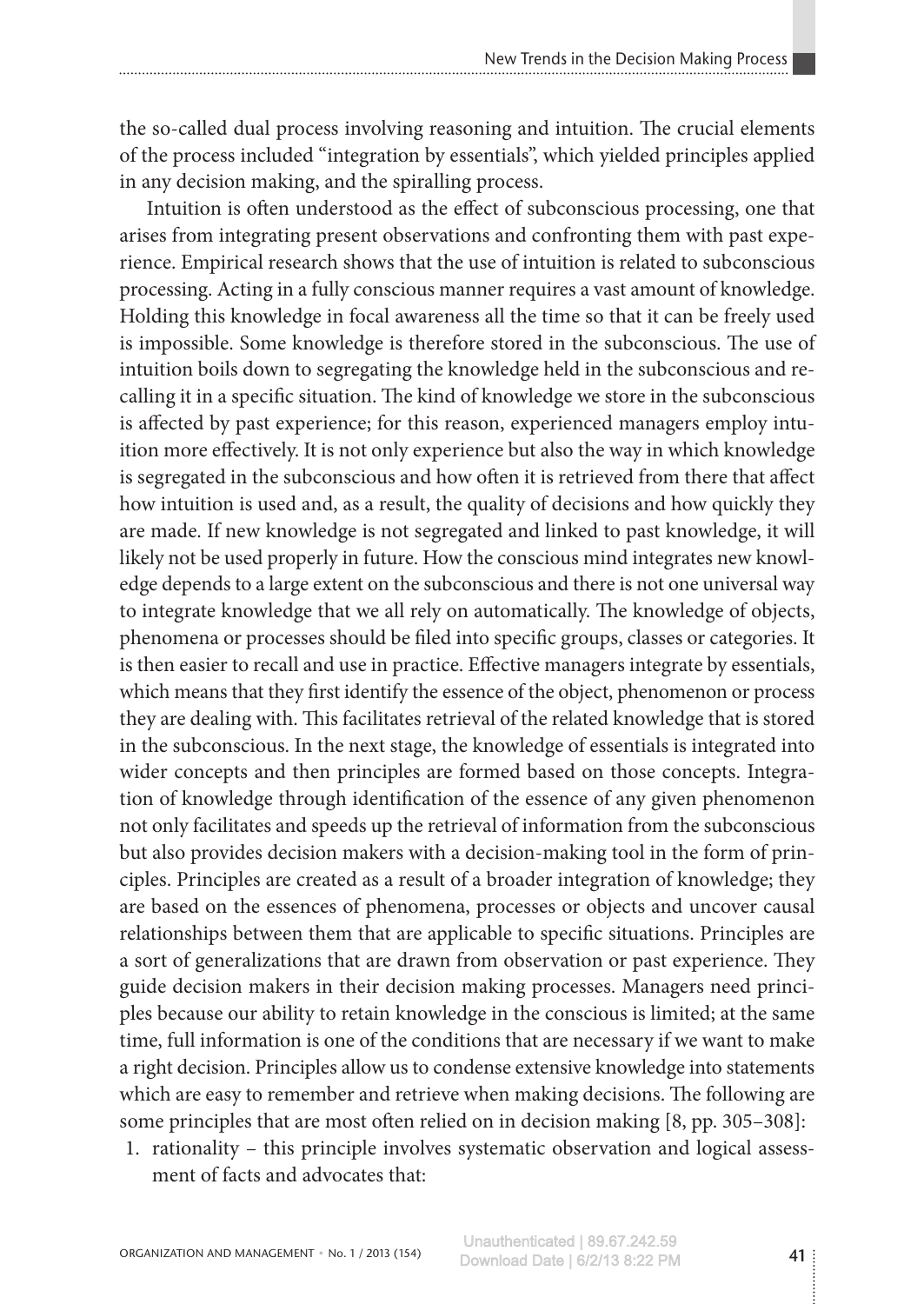- decisions should be made based on facts rather than emotions,
- greater objectivity should be striven for by seeking opinions of outside experts and the use of advisory teams whose members have backgrounds spanning diverse areas or specializations,
- rush should be avoided when making decisions,
- $\bullet$  the quality of information should be checked;
- 2. productivity this principle, focused on the creation of added value, postulates that:
	- $\bullet$  risk should be reduced because it threatens value creation,
	- the focus should be on competitive advantage (what we can do better than our competitors),
	- $\bullet$  resources and skills should be aligned with strategy;
- 3. first-handedness this principle, which recommends reliance on one's own judgment rather than that of others, postulates that:
	- decisions should be consulted with others but made on one's own,
	- one should have confidence in one's ability to solve problems;
- 4. justice this principle is about evaluating and treating other people objectively through, among others:
	- honest criticism,
	- $\bullet$  fair treatment of subordinates and associates,
	- $\bullet$  terminating people who show little commitment;
- 5. honesty this principle involves honest assessment of reality, not faking the facts or conditions in order to fake value creation.

When these principles are adhered to, the most common mistakes in decision making can be avoided, including those in which too much value is placed on information that one gets hold of first or where only selected positive aspects of a solution are presented, and the negative ones are ignored. They prompt decision makers to analyse significant facts and evaluate them objectively; to acquire information all the time; to have confidence in their own skills, and, at the same, to remain receptive to suggestions from others. Additionally, these principles help to avoid what is called reasoning by analogy where in any decisional context managers rely on situ– ations they have dealt with in the past and try to apply the same solution regardless of the fact that the decisional conditions are different. As already mentioned, decision making in which intuition and rational analysis are combined is made up of two processes. The first one was discussed above and involves integration of essentials; the other one is called spiralling. The notion of spiralling takes its name from the fact that the process involves an iterative pattern of actions (looping). Three stages can be distinguished:

 stage one: here, the decision maker performs a quick analysis of a decisional context and then focuses his or her attention on essentials and facts; as a result,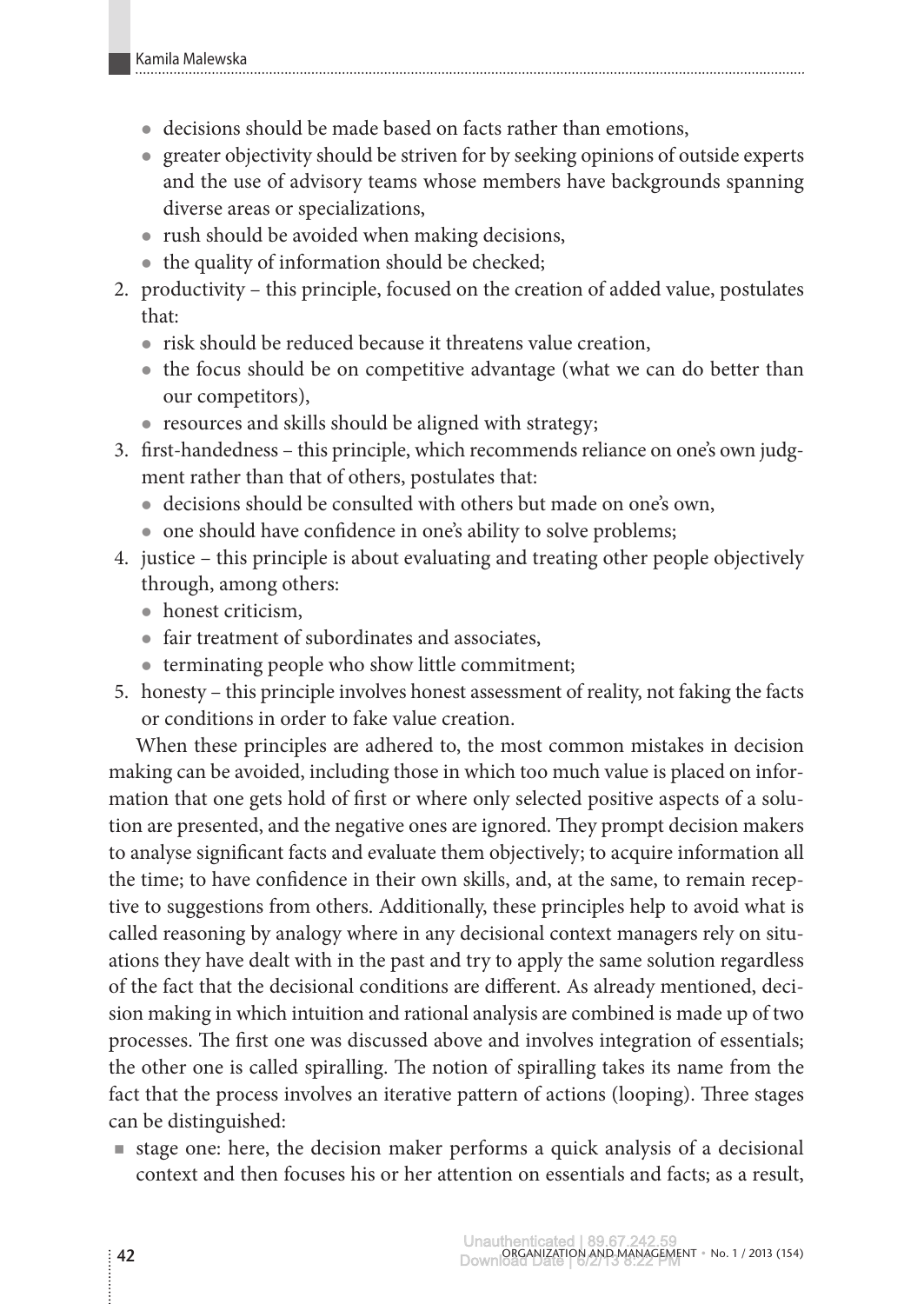feasible solutions are selected and those which are unrealistic are discarded. As part of this stage, information resulting from observation is integrated with intuition which draws upon the knowledge from past experience;

- stage two: here, available decisional options are assessed against the adopted principles in order to arrive at an initial decision;
- stage three: here, the initial decision is compared with and tested against the alternatives that have been rejected. This is done with a view to finding out which of these alternatives satisfies the requirements and principles to the largest de‑ gree. The outcome of this stage is new knowledge resulting from the integration of essentials and facts.

The spiralling process ends with a selection of one decision or a logical combination of decisions. The three-stage process is not a rigid sequence of actions. Empirical research shows that managers who are effective decision makers move from one stage to another but often return to earlier sequences in order to improve their decisions. Even though they focus their attention on solutions which are initially identified as feasible, those managers do not discard other decisional alternatives completely. Decision makers try to explain why they chose to discard them and select others instead [7, pp. 334–351].

When making their decisions, managers identify and use not only those principles that pertain to strategy but they also apply ethical principles in an iterative spiralling process that combines both the conscious and the subconscious. Research findings show that managers use the same decision process in relation to ethical issues as the one used in making long-term business decisions. Notably, the moral principles which the managers in the study applied seemed to be consistent with a relatively new ethical theory, namely that of rational egoism. The following are the main principles of this theory:

- self-interest (every person should see himself or herself as the primary value and be a beneficiary of his or her own actions);
- human life as the overriding value (choices and actions should have impact on human survival and flourishing);
- rationality (recognition of reasoning as the only source of knowledge);
- productiveness (process of creating material values by adjusting nature to man);
- honesty (reality cannot be faked);
- justice (action should be objective, rewards should be adequate);
- independence (orientation to reality, not to other people);
- integrity (loyalty to rational principles);
- pride (commitment to achieve moral perfection).

The figure above shows a model of ethical decision making. Central to the model are two information processing levels and the interaction between the two (integration by essentials). The interaction involves spiralling between the conscious and the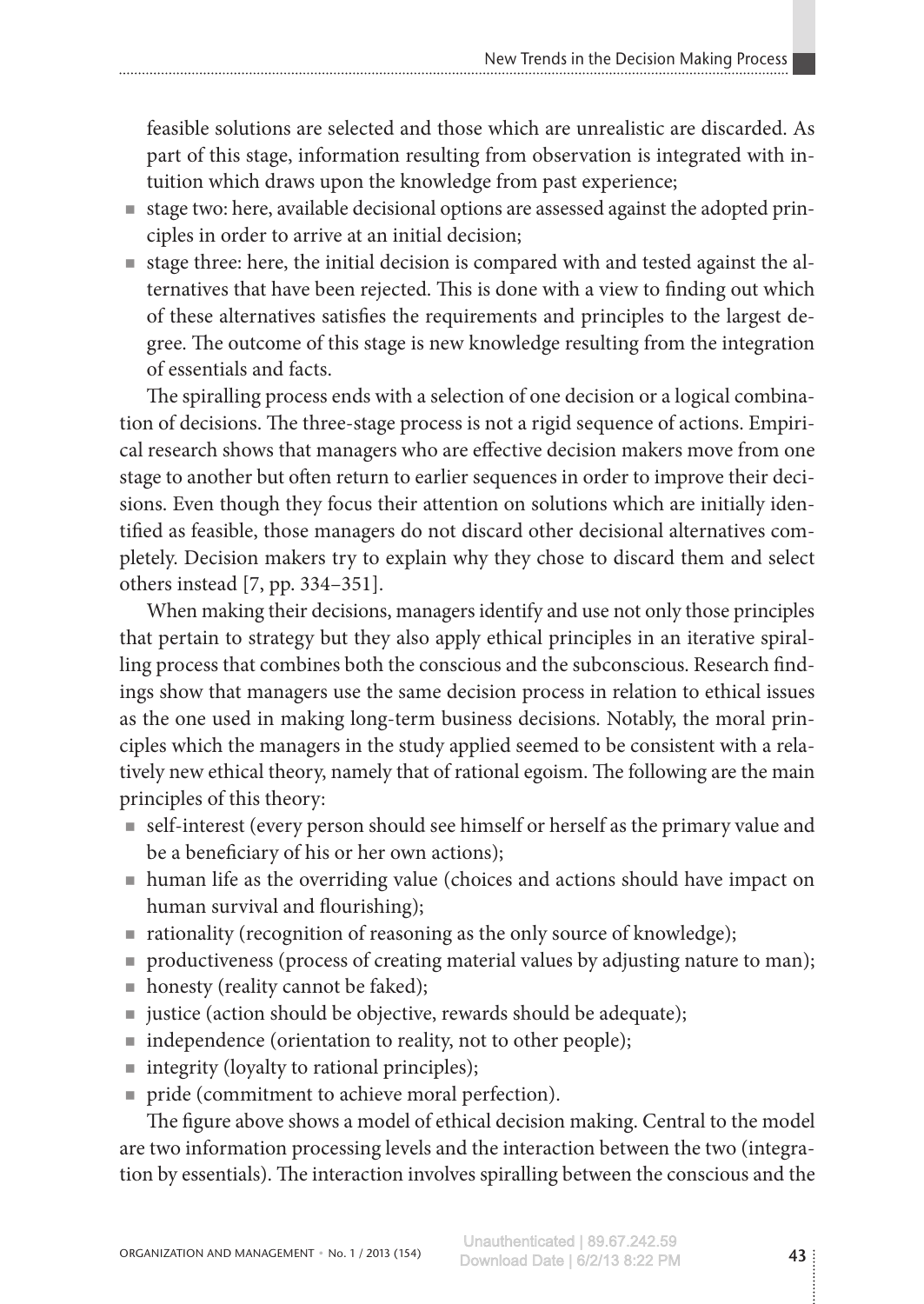subconscious levels. The first step in ethical decision making is to identify a moral problem. A decision maker then identifies applicable moral principles, which is done at the rational processing level. At this stage, the decision maker's conscious mind relies on the subconscious to find necessary information to solve the problem. If the manager has integrated his or her knowledge by essentials, necessary information would come up in his or her conscious mind. The next stage is to apply the identified principles (which are adequate in the situation) to the problem, both in thinking and action. By applying relevant principles, the problem is solved and the solution itself should, through integration by essentials, result in new principles being formulated that conclude the decision making process. Importantly, the principles which J. Woicieshyn identified in her empirical study are, to a large extent, consistent with the characteristics and principles of the rational egoism theory.



Figure 4. Dual model for ethical decision making

# Summary

In summary, new trends in decision making are mostly related to the so-called dual process model of decision making in which rational analysis is combined with intuition. A variety of terms is used by numerous management theoreticians and

Source: [9, p. 318].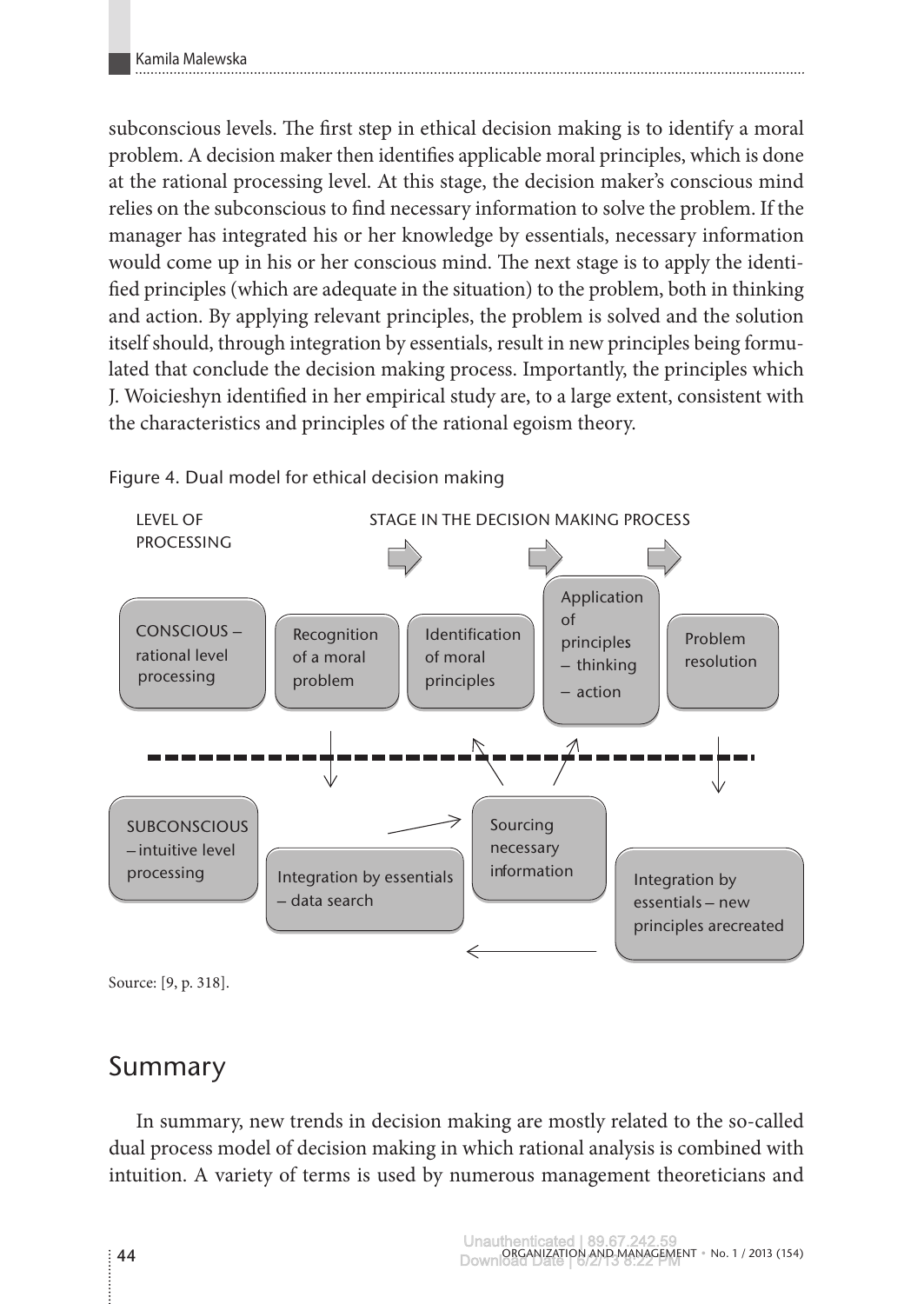practitioners, including quasi-rationality, the conscious, the subconscious, or rational and non-rational thinking. Terminological differences notwithstanding, the essence of changes in current-day decision making remains unchanged and involves comprehensive decision making in which reasoning is mixed with a manager's intuition. Rational analysis has been extensively researched in empirical studies and is well documented in the literature on the subject. Therefore, it seems warranted to try and look for answers to the question about the role of intuition in decision making, and especially about the determinants of its effective application.

Empirical research shows that, in their professional practice, managers rarely resort to complex decision-making models. Instead, they are more prone to rely on experience, intuition, imagination and management of emotions. It seems reasonable, then, to hone those abilities to ensure more efficient decision making processes, par‑ ticularly given the fact that the educational focus of future managers is primarily on the development of analytical skills which are related to the rational area of thinking.

### References

- [1] Bratianu C., Andriessen D., *Knowledge as energy: a metaphorical analysis*, Proceedings of the 9th European Conference on Knowledge Management, "Solent Southampton University", 4–5 September 2008, Academic Publishing.
- [2] Burciu A., Hapenciuc C.V., *Non-Rational Thinking in the Decision Making Process*, Eu‑ ropean Conference on Intellectual Capital 2010.
- [3] Drucker P., *Managing for results*, HarperCollins, New York 1993.
- [4] Evans J. S. B.T., *Intuition and Reasoning: a Dual-Process Perspective*, "Psychological In‑ quiry" 2010, No. 21, 2010, pp. 313–314.
- [5] Hammond K. R., *Intuition, No!… Quasirationality, Yes!*, "Psychological Inquiry" 2010, No. 21, pp. 327–337.
- [6] Khatri N., Alvin N.G., *The role of intuition in strategic decision making*, "Human Rela‑ tion" 2000, Vol. 53, No. 1.
- [7] Malewska K., *Intuicja w procesie podejmowania decyzji menedżerskich*, in: *Społeczne wymiary zarządzania współczesnymi przedsiębiorstwami: ludzie – kultura organizacji – społeczna odpowiedzialność*, J. Stankiewicz (ed.), Wydawnictwo Uniwersytetu Zielo‑ nogórskiego, Zielona Góra 2010.
- [8] Woiceshyn J., *Lessons from "Good Minds": How CEOs Use Intuition, Analysis and Guiding Principles to Make Strategic Decisions*, "Long Range Planning" 2009, No. 42.
- [9] Woicieshyn J., *A Model for Ethical Decision Making in Business Reasoning, Intuition, and Rational Moral Principles*, "Journal of Business Ethics" 2011, Vol. 104.